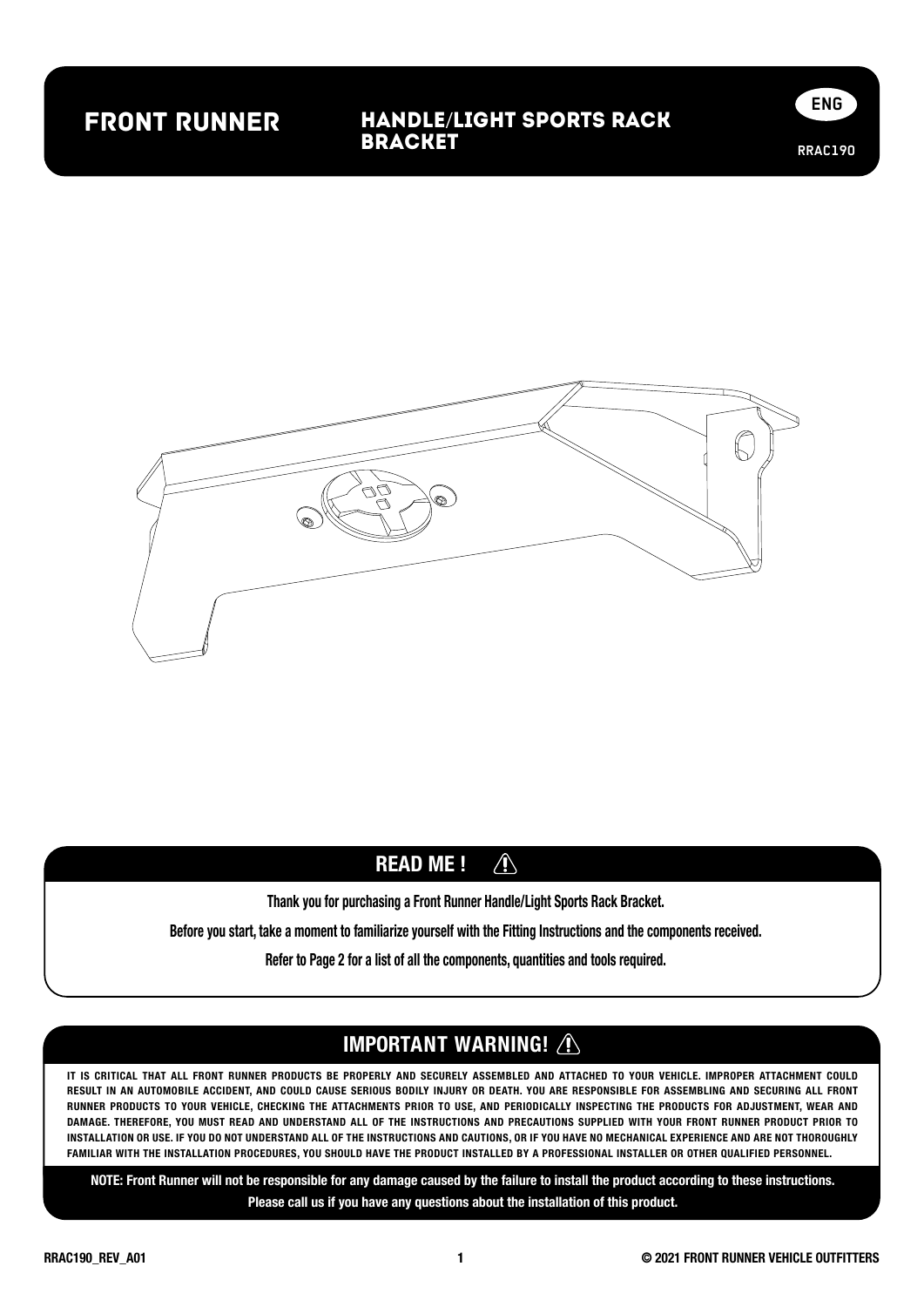/!`

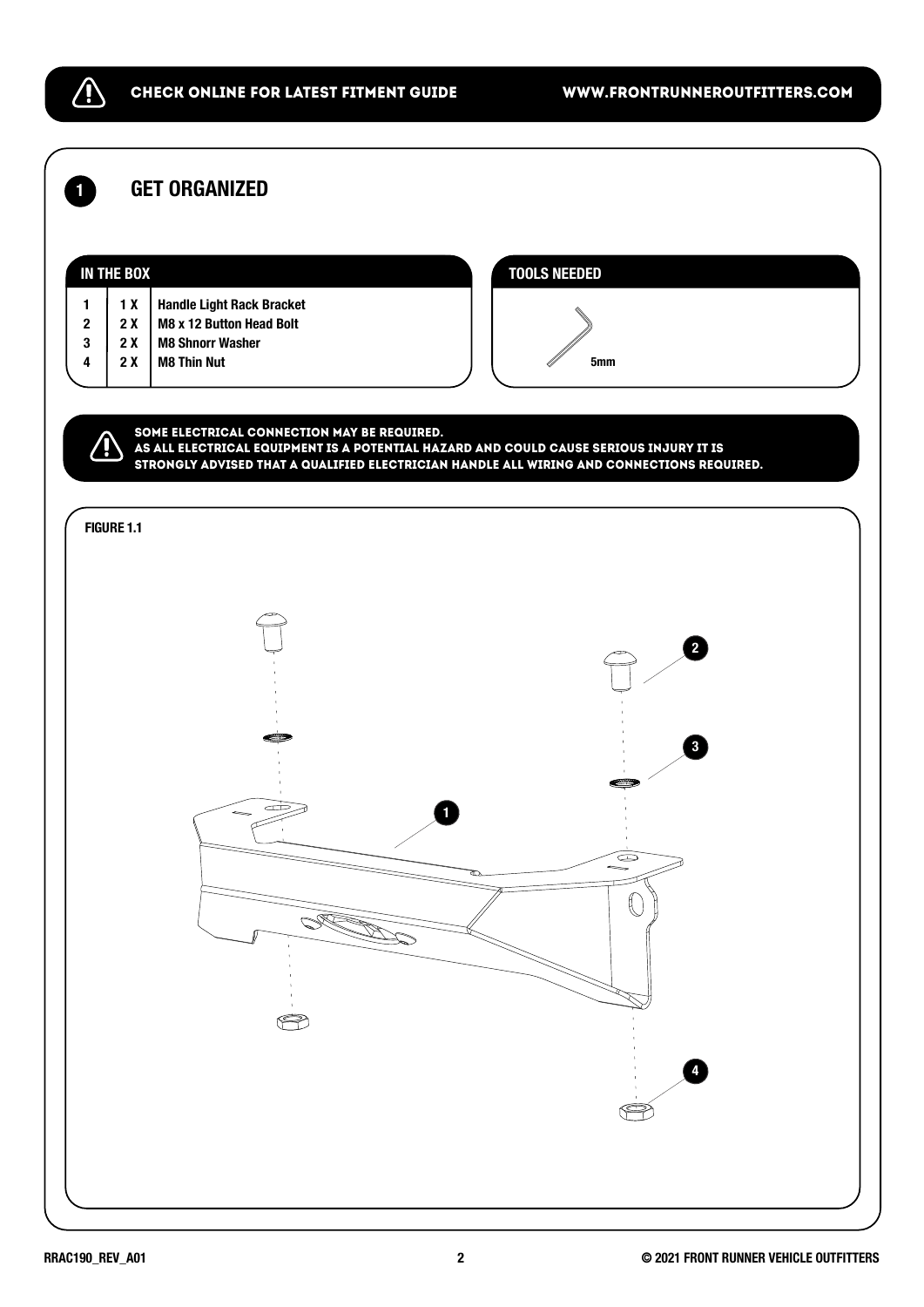